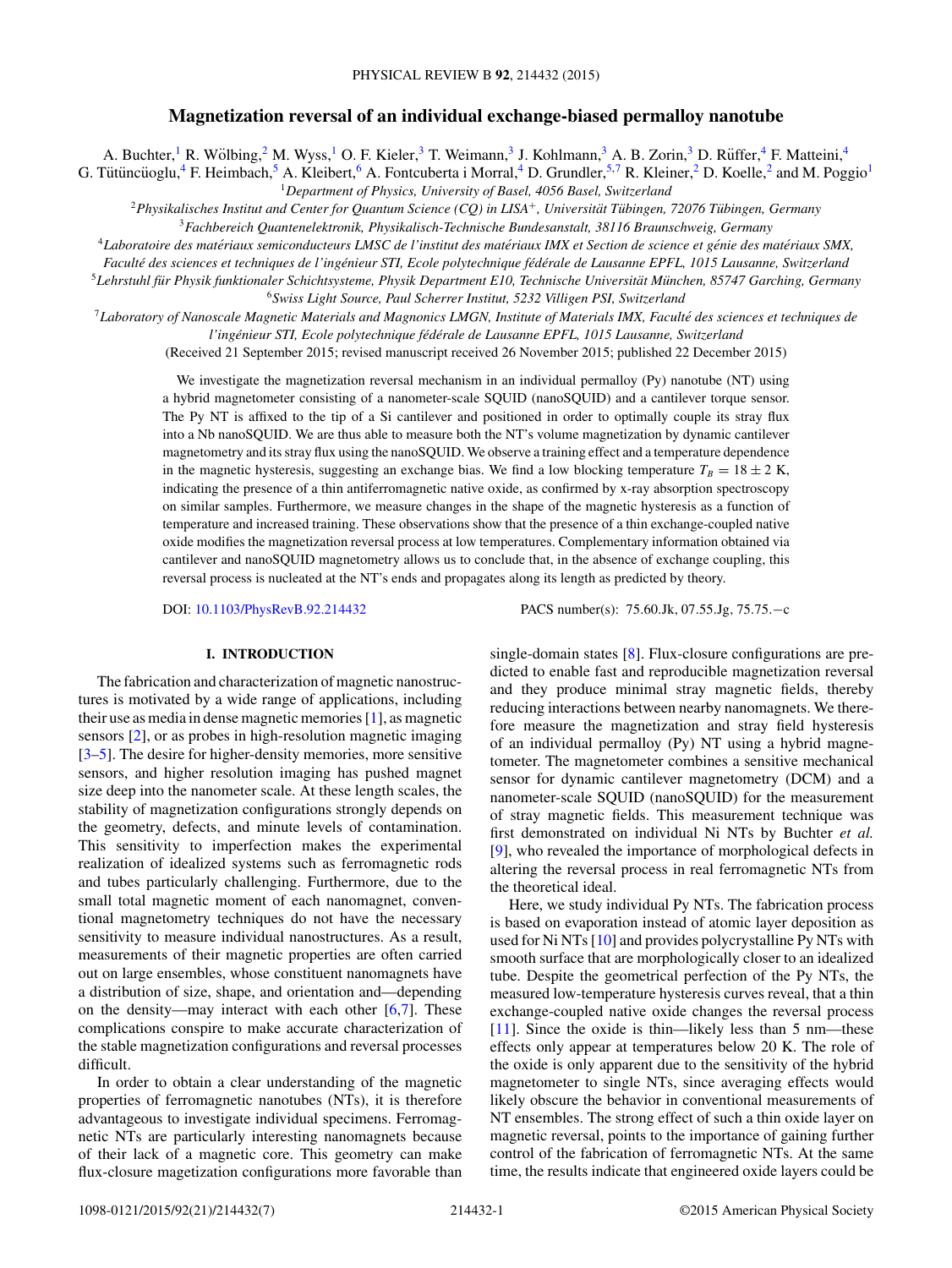<span id="page-1-0"></span>used to pin or otherwise control the magnetic configurations of magnetic NTs.

#### **II. EXPERIMENTAL SETUP**

In order to fabricate the Py NTs, GaAs nanowires grown by molecular beam epitaxy are used as templates. These nanowires are 10 to 20  $\mu$ m long and have hexagonal crosssections with a width  $d = 150 \pm 20$  nm at their widest point. Tubes of magnetic material are formed by thermally evaporating a 30-nm polycristalline Py shell onto the template nanowires. For this deposition, the low density GaAs nanowire wafer is mounted under 35◦ angle and continuously rotated in order to achieve a conformal coating. The films fabricated in this process are very smooth, show no discontinuities and the roughness is less then 5 nm. Individual Py NTs are then selected and transferred from the wafer to the end of a Si cantilever using high-precision hydraulic micromanipulators (Narishige MMO-202ND) mounted under an optical microscope. Each NT is attached parallel to the cantilever's long axis, such that it protrudes from its end by ∼12 *μ*m. The NT studied in this work is 14*.*8 *μ*m long, and has a magnetic volume  $V = (2.46 \pm 0.18) \times 10^{-19}$  m<sup>3</sup>.

In our hybrid magnetometer, the single-crystal Si cantilever serves two purposes: (1) the torque transducer in DCM measurements of the NT and (2) a platform for positioning the NT such that stray magnetic fields from its tip couple to the nanoSQUID. It is 105  $\mu$ m long, 4  $\mu$ m wide, and 0.1  $\mu$ m thick and has a 1  $\mu$ m thick and 18  $\mu$ m long mass at its end to suppress higher order modes [\[12\]](#page-6-0). The NT-tipped cantilever hangs in the pendulum geometry above the nanoSQUID in a vacuum chamber at the bottom of a temperature variable  $He<sup>3</sup>$  cryostat. This system is capable of temperatures down to 0*.*3 K and magnetic fields up to 6 T along the long axis of the cantilever  $(\hat{z})$ . The read-out of the cantilever deflection is achieved through a laser interferometer. We use a temperature controlled 1550-nm fiber-coupled DFB laser diode and an interferometer cavity formed between the cleaved end of an optical fiber and the  $12$ - $\mu$ m-wide paddle of the Si cantilever [\[13\]](#page-6-0). By feeding the measured displacement signal through a field-programmable gate array (National Instruments) and back to a piezoelectric actuator mechanically coupled to the cantilever, we self-oscillate the cantilever at its mechanical resonance frequency  $f_c$ . The oscillation amplitude is stabilized to  $x_{\text{rms}} = 10$  nm, for which the deflection angle  $\theta_{\text{rms}} \ll 0.1^\circ$ , allowing for fast and accurate determination of  $f_c$ . At a temperature of 3*.*8 K and far from any surface, the cantilever has an intrinsic resonance frequency of  $f_c = f_0 = 3980$  Hz and a quality factor  $Q_0 = 41 \times 10^3$ . The spring constant  $k_0 = 185 \mu N/m$  is determined by thermal noise measurements at different temperatures.

In order to control the relative position of the NT and the nanoSQUID, the nanoSQUID is mounted on a three-dimensional piezoelectric positioning stage (Attocube). We use a direct current nanoSQUID containing two superconductor-normal metal-superconductor Josephson junctions (JJs) in a microstrip geometry [\[14\]](#page-6-0). Two 250-nm-wide and 200-nm-thick Nb strips lie on top of each other and are separated by a 224-nm-thick  $SiO<sub>2</sub>$  insulating layer. To form the  $1.6 \times 0.224$ - $\mu$ m<sup>2</sup> SQUID loop, the Nb strips are connected by two Nb/HfTi/Nb JJs with  $200 \times 200$  nm<sup>2</sup> area and a 24-nm-thick HfTi barrier. Using a cryogenic series SQUID array as a low noise amplifier in a magnetically and electrically shielded environment and Magnicon XXF-1 readout electronics, the described nanoSQUID shows a white rms flux noise  $S_{\Phi}^{1/2} = 190 \text{ n}\Phi_0/\text{Hz}^{1/2}$  between 1 and 10 kHz. Here,  $\Phi_0 = \frac{h}{2e} \approx 2.07 \times 10^{-15}$  V s is the magnetic flux quantum. At lower frequencies, the noise has a  $1/f$ -like spectrum with a corner frequency around 200 Hz (see Ref. [\[15\]](#page-6-0)).

## **III. HIGH-FIELD BEHAVIOR**

We first investigate the NT sample through high-field DCM as plotted in Fig. 1(d). The field  $\mu_0 H$  is swept from 0 to 2.5 T in 20 mT increments, while the frequency shift of the cantilever  $\Delta f(H) = f_c(H) - f_0$  is measured. The NT is composed of a Py shell that is known to be magnetically isotropic at room temperature. At small  $T$ , the polycrystalline morphology is



FIG. 1. (Color online) (a) Schematic of the hybrid magnetometer. (Inset) Cross-sectional diagram of the nanoSQUID showing the voltage *V*, bias current  $I_b$ , and modulation current  $I_{\text{mod}}$ . (b) SEM of the investigated Py NT on cantilever. (c) Schematic cross-section of a Py NT as inferred from the measurements. (d) Measurement of  $\Delta f(H)$  of a Py NT by DCM. The saturation magnetization  $\mu_0 M_s = 0.83 \pm 0.10$  T is determined by a fit (dashed line) to the data (filled circles) [\(1\)](#page-2-0).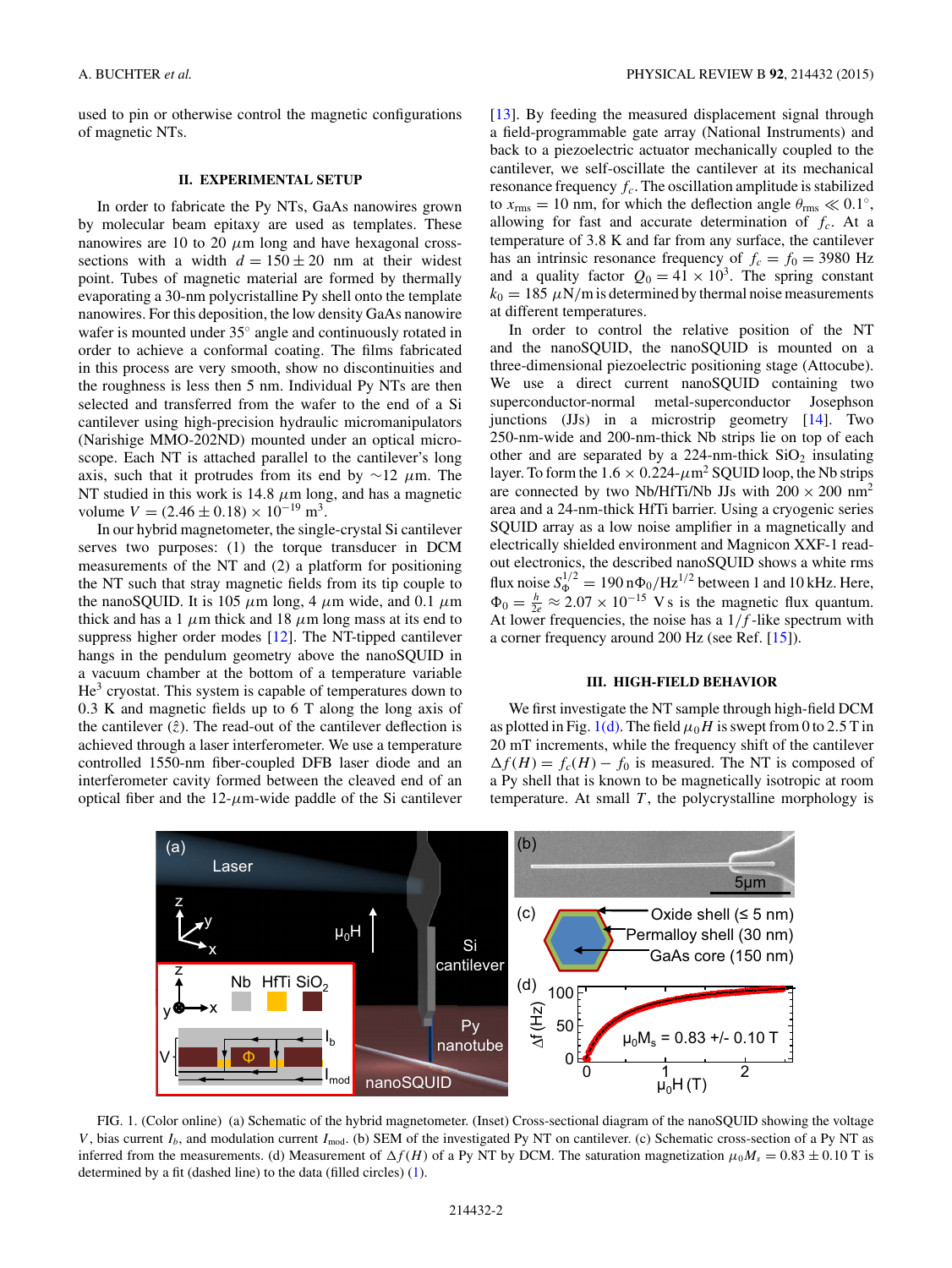<span id="page-2-0"></span>expected to average out any magnetocrystalline anisotropy. Given the latter and given the large aspect ratio of the NT, its anisotropy energy is dominated by shape effect. Therefore the data are fit to an analytical model describing a Stoner-Wohlfarth particle with shape anisotropy [\[16\]](#page-6-0). In this model, the NT is idealized as a uniformly magnetized magnet whose magnetization rotates in unison. For *H* applied along the easy axis of a sample with large shape anisotropy—as in this case the magnetization is forced to be either parallel or antiparallel to the applied field. As a result, this model is an excellent approximation for most of the field range, except in the regions of magnetic reversal. The model predicts a DCM frequency shift given by

$$
\Delta f = \frac{f_0 \mu_0 V}{2k_0 l_e^2} \left( \frac{-D_u M_s^2 H}{H \mp D_u M_s} \right),\tag{1}
$$

where  $\mu_0$  is the permeability of free space, *V* is the volume of the Py NT, *le* is the effective length of the cantilever for its fundamental mode,  $M_s$  is the saturation magnetization, and  $D_u$ is the effective uniaxial demagnetization factor along  $\hat{z}$  [\[16,17\]](#page-6-0). The two solutions are valid for  $H > D_u M_s$  and  $H < -D_u M_s$ , respectively, which for the NT's easy-axis anisotropy (*Du <* 0) results in a region of bistability, allowing for magnetic hysteresis. By fitting the measurements shown in Fig.  $1(d)$ with this expression, we extract  $\mu_0 M_s = 0.83 \pm 0.10$  T and  $D_u = -0.496 \pm 0.001$  as fit parameters. Input parameters are  $f_0, k_0, l_e$ , and *V*, which are all set to their measured values. The saturation magnetization measured for the Py NT is smaller than the literature value  $\mu_0 M_{Py} = 1$  T [\[18\]](#page-6-0) for bulk Py. This discrepancy may be the result of an overestimation of the NT volume due to the oxide layer present on the surface or due to other imperfections in the growth of the film. The measured demagnetization factor, however, is in excellent agreement with what can be calculated by approximating the NT as a hollow cylinder, ignoring its hexagonal cross-section. The main contribution to the error in the extracted values stems from the NT volume, which is difficult to determine precisely. We calculate *V* using the NT dimensions extracted from scanning electron micrographs (SEMs) and the Py shell thickness. A further source of error is the determination of the cantilever's spring constant.

#### **IV. TRAINING EFFECT**

We now turn to the low-field behavior of the sample and the investigation of exchange bias. As key feature of exchange bias systems, we start by exploring the training effect of our sample. For initialization, the sample chamber is heated above 110 K. The subsequent cool-down to 3*.*4 K is done with an applied magnetic field of  $+200$  mT, in order to create a defined state of magnetization in the NT. Exploiting the duality of our hybrid magnetometer, we measure both the stray magnetic flux generated by the NT with the nanoSQUID and the integrated magnetization by DCM. For the nanoSQUID measurements, the NT-tipped cantilever is positioned for optimal coupling at height  $z = 1.1 \mu m$  above the nanoSQUID's top electrode [\[9,19\]](#page-6-0). Despite this proximity of the nanoSQUID to the NT, the magnetic fields produced by the bias and modulation currents running through the nanoSQUID and its superconducting leads are much less than 1 mT at the position of the NT tip and do not



FIG. 2. (Color online) Training effect: (a) SQUID and (b) DCM hysteresis loops for different loop number *n* at  $T = 3.4$  K. Red and blue curves indicate up- and down-sweep, respectively. Evolution of (c) exchange field and (d) coercivity with increasing loop number *n* extracted from SQUID data set. Dashed line fits the data according to Eq. [\(2\)](#page-3-0). Point size corresponds to the measurement error in field.

significantly influence its magnetization state. Measurements of DCM, on the other hand, are carried out with the NT several tens of  $\mu$ m away from the nanoSQUID in  $\hat{z}$ . This large spacing avoids spurious magnetic torque generated by the magnetic field gradients of the nanoSQUID, which otherwise complicate conversion of  $\Delta f(H)$  measured by DCM into magnetization *M*(*H*).

In both cases, the magnetic field is swept first from 0 to  $+55$  mT and subsequently between  $\pm 55$  mT until ten full hysteresis loops are completed. Figure  $2(a)$  shows several iterations of magnetic hysteresis of the stray flux emanating from the NT measured by the nanoSQUID. In order to isolate the magnetic flux emerging from the Py NT from the spurious flux due to the external field threading through the slightly misaligned nanoSQUID, we record a reference sweep with the NT retracted tens of *μ*m from the substrate. These reference data, which exclude effects due to the NT, are then used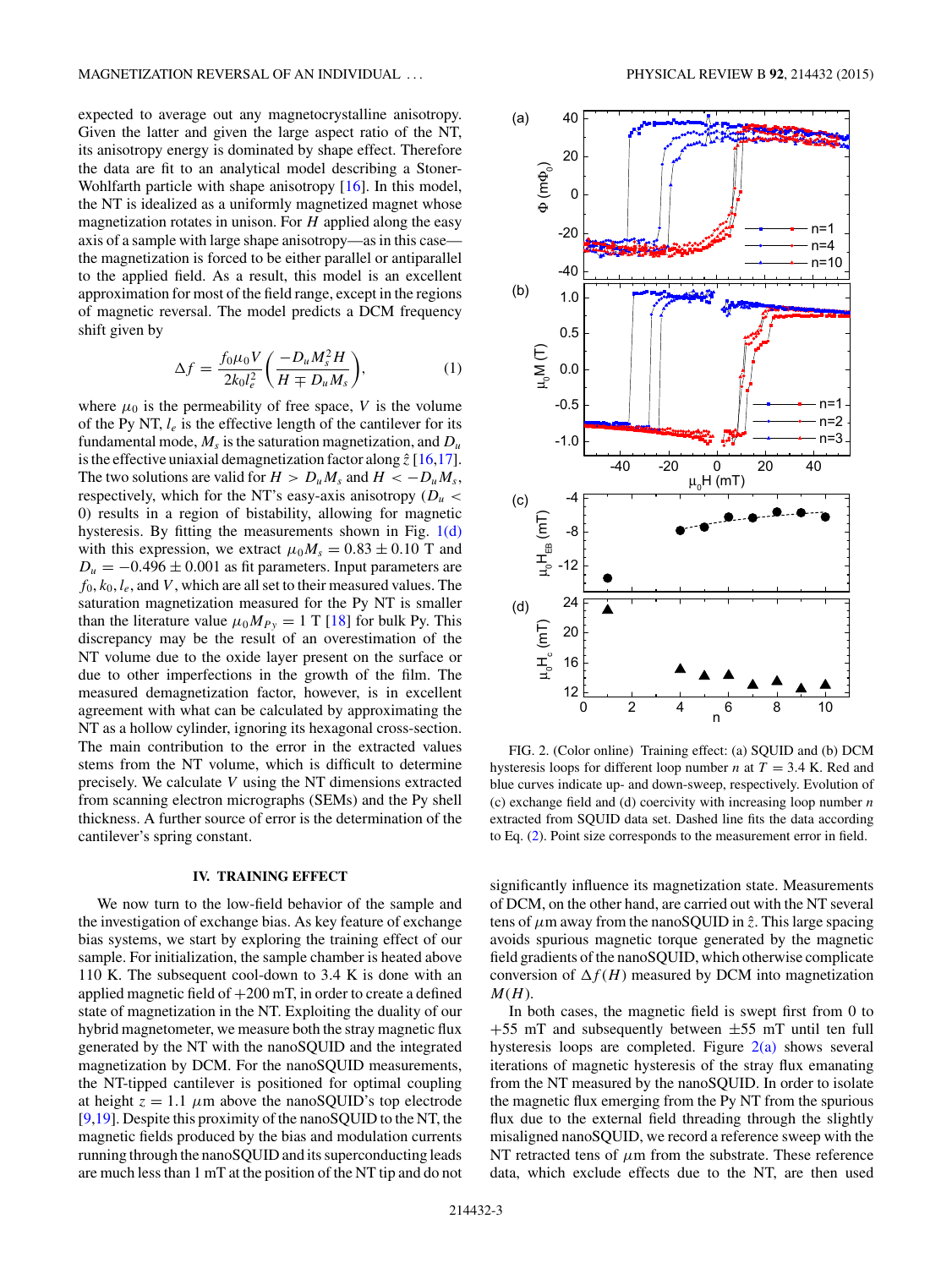<span id="page-3-0"></span>both to subtract spurious flux and as a calibration of the magnetic field axis [\[9\]](#page-6-0). The blue squares show the first sweep from 55 to −55 mT. The flux from the NT starts at 30 m $\Phi_0$  and slightly increases to 38 m $\Phi_0$  at  $-25$  mT. This measurement artefact is the result of a slight temperature difference between the  $n = 1$  loop and the reference sweep. Thermal drift developing in the timespan of approximately 10 hours between the two measurements alters the nanoSQUID's response. Magnetization reversal takes place in a field range from  $-31.1$  to  $-36.9$  mT with a coercive field of  $\mu_0 H_{c-}$  = −36*.*5 mT. The reversal sets in by a steady decrease in flux of 6.9 m $\Phi_0$  followed by a large, abrupt change of 59.6  $m\Phi_0$ . Following the subsequent up-sweep (red squares), the temperature-induced slope can again be identified. In this case, reversal takes place over a wider field range than in the down-sweep, from −12*.*0 to 11*.*2 mT with a coercive field  $\mu_0 H_{c+} = 9.4$  mT. We first observe a steady decrease of 9.0  $m\Phi_0$  of flux followed by a region of steeper change in flux (in the range of 6 m $\Phi_0$ ), and ending with a final discontinuity of 33 m $\Phi_0$ . The total width of the loop is identified as the coercivity  $\mu_0 H_c = \mu_0 (H_{c+} - H_{c-})/2 = 23$  mT. We attribute the strong asymmetry of the hysteresis along the field axis to the exchange bias effect as will be detailed below. The corresponding parameter, the exchange-bias field, is defined as  $\mu_0 H_{\text{EB}} = \mu_0 (H_{c+} + H_{c-})/2 = -13.5 \text{ mT}.$ 

Subsequent sweeps show similar behavior, although with a progressive decrease in  $|\mu_0 H_{c-}|$ , as seen in the representative sweeps of Fig.  $2(a)$ . Following the blue triangles of the  $n = 10$ sweep, we observe a smaller thermal drift effect than in the  $n = 1$ -loop due to the proximity in time between the  $n = 10$ loop and the reference sweep taken at the end of the series. On the down-sweep, from 0 to  $-17.8$  mT, the flux coupled into the nanoSQUID steadily decreases by  $12.5 \text{ m}\Phi_0$ , followed by two abrupt switching events until the reversal process completes at −20*.*0 mT. The reversal process on the up-sweep starts at −14*.*2 mT with a continuous reduction of stray field of 14.7  $m\Phi_0$  over a range of 9.0 mT. This continuous reversal is then followed by abrupt switching events until the process completes at 10 mT. The most striking deviations from the first loop are the reduced width of the hysteresis loop—now  $\mu_0 H_c = 13.0$  mT—and the reduction of the exchange bias field  $\mu_0 H_{\text{EB}} = -6.2$  mT. These findings are summarized in Fig. [2\(c\),](#page-2-0) where  $\mu_0 H_{\text{EB}}$  and  $\mu_0 H_c$  for  $n = 1$  to 10 are plotted.  $|\mu_0 H_{\text{EB}}|$  decreases by ~7.2 mT until  $n = 6$ , after which point it stabilizes at  $-6 \pm 0.5$  mT.  $\mu_0 H_c$  reduces by  $\sim 10$  mT within the first seven loops until a saturation at  $13 \pm 0.5$  mT. Past studies showed that the evolution of  $\mu_0 H_{\text{EB}}$  can be described by the following formula especially in the case of a polycrystalline antiferromagnet [\[20–22\]](#page-6-0):

$$
\mu_0 H_{\rm EB}^n - \mu_0 H_{\rm EB}^\infty = \frac{\kappa}{\sqrt{n}},\tag{2}
$$

where *κ* is a system dependent parameter and  $\mu_0 H_{\text{EB}}^n$  and  $\mu_0 H_{\text{EB}}^{\infty}$  are the exchange bias fields after *n* loops and in the limit of infinite number of loops, respectively. The fit for  $3 < n < 11$ is shown as dashed line in Fig.  $2(c)$ . The data are reasonably described by this power-law with deviations likely due to the inhomogeneity (in composition and thickness) of the naturally oxidized antiferromagnetic layer. As fit parameters we obtain  $\kappa = -11.3$  mT and  $\mu_0 H_{\text{EB}}^{\infty} = -2.0$  mT, whose magnitudes

are of the same order as seen in literature [\[23\]](#page-6-0). Note also that as a function of training (increasing *n*), the hysteresis loop becomes more symmetric, losing the difference in the shape of the magnetization reversal for up- and down-sweeps. In particular, the abrupt reversal seen on the initial down-sweep is in stark contrast with the rounded transitions of later sweeps.

After an identical initialization and field-cooling procedure, DCM data are taken further away from the nanoSQUID, under otherwise identical measurement conditions. The magnetization hysteresis, shown in Fig. [2\(b\),](#page-2-0) can be extracted from measurements of  $\Delta f(H)$  at low applied magnetic fields, by taking the limit of [\(1\)](#page-2-0) for  $H \ll D_u M_s$  and solving for  $M_z$ :  $M_z = \frac{2k_0 l_e^2}{f_0 \mu_0 V H} \Delta f$  [\[17\]](#page-6-0). Such data reflect the integrated magnetization of the entire NT, rather than the magnetization of the NT end closest to the substrate, as do the nanoSQUID measurements. The behavior of  $H_{EB}$  and  $H_c$  reproduces what we observe with the nanoSQUID. Nevertheless, differences are observable in the appearance of the magnetization reversals. For the  $n = 1$  down-sweep, the single step magnetization reversal measured by DCM resembles that measured by the nanoSQUID. The reversal on the up-sweep shows a two-stage behavior, including an intermediate plateau, different than the continuous reversal followed by an abrupt switching seen in the corresponding nanoSQUID data. For  $n > 1$ , the downsweep reversal gradually develops an initial stage of coherent reversal before discontinuous switching. Most strikingly, the coherent reversal seen in the nanoSQUID measurements, precedes the beginnings of any reversal observed by DCM. The discontinuous steps seen in the nanoSQUID sweeps coincide with the first discontinuous steps observed in DCM. The plateau and second discontinous reversal measured in DCM corresponds to a portion of the nanoSQUID hysteresis that has already reached saturation.

These findings lead us to two conclusions. First, the differences observed in the hysteresis measured by the nanoSQUID and by DCM indicate that magnetization reversal likely nucleates at the ends of the NT and subsequently propagates throughout its length, as predicted by theory [\[24\]](#page-6-0). In this picture, vortex configurations form at the NT ends, begin tilting in the direction of the applied field, and subsequently cause magnetization reversal by propagating throughout the length of the tube and discontinuously switching to a uniform configuration aligned along the applied field. This kind of reversal is consistent with nanoSQUID measurements that show a smooth reversible reduction in stray field, which precede any deviation of *Mz* from saturation registered by DCM. The subsequent irreversible change in the hysteresis is then registered both in the nanoSQUID and DCM measurements, thus apparently occurring throughout the NT and not only at the ends. The final stages of reversal seen in DCM, i.e., the plateau and second discontinuous step, appear to occur far from the NT end, since at this stage the nanoSQUID already shows a saturated signal. In short, the measurements appear consistent with the theoretical picture of reversal nucleation at the NT ends, considering that the nanoSQUID is sensitive to magnetization located at the NT end and DCM is sensitive to the total magnetization integrated throughout the NT. Unlike the Ni NTs measured by Buchter *et al.* [\[9\]](#page-6-0), whose reversal did not nucleate at the ends most likely due to imperfections in their structure, these Py NTs appear to behave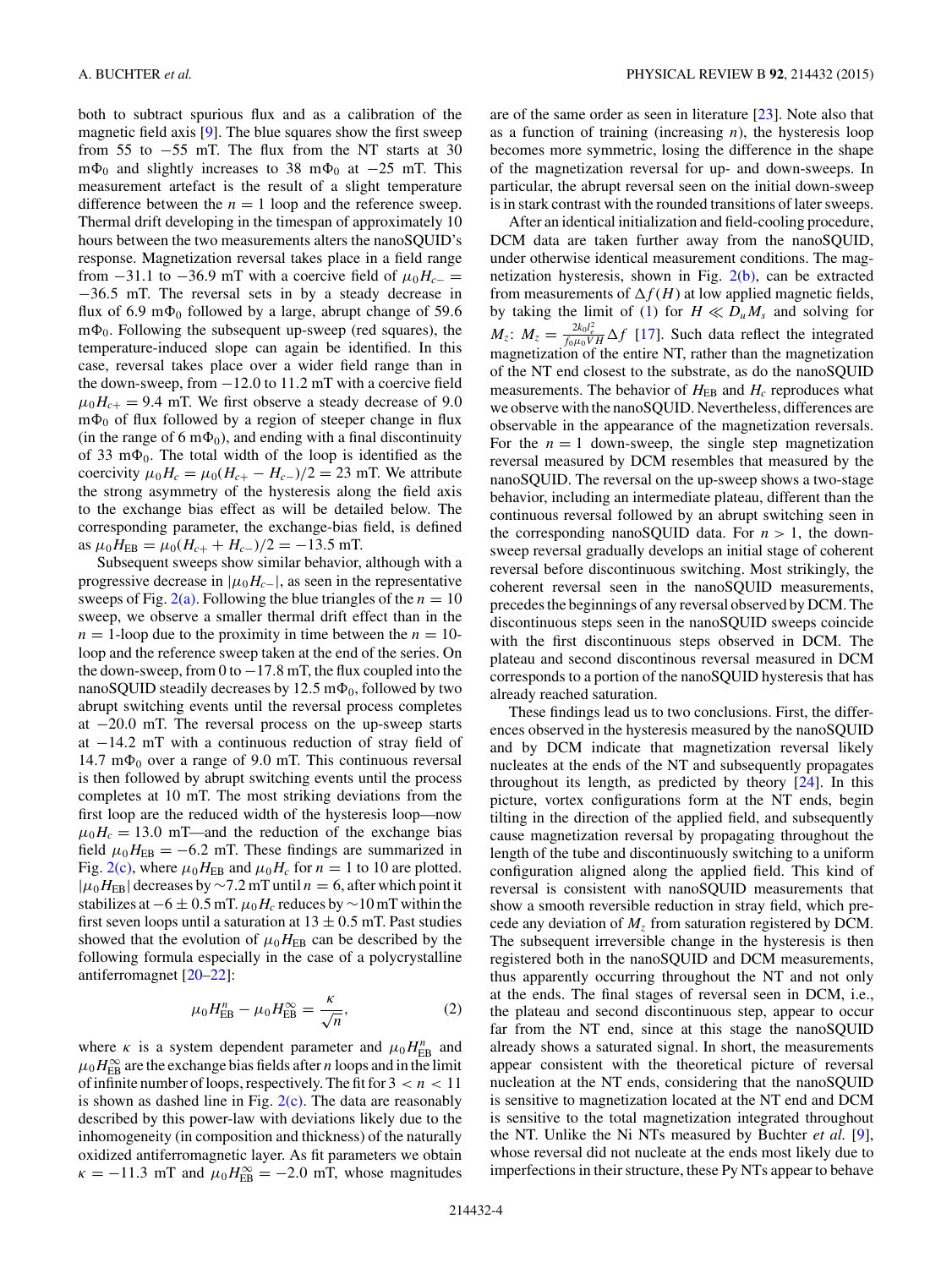like the idealized magnetic NTs considered in theoretical calculations.

Second, the exchange bias effect influences the nature of the reversal process of the NT, as manifested in the changing shape of the hysteresis as a function of training. In particular, for small  $n$ , the down-sweep magnetization reversal occurs almost exclusively through a single irreversible change, while the up-sweep reversal and both reversals for large *n* contain both reversible rotation of magnetization and irreversible switching. The antiferromagnetic layer, in its initial configuration, appears therefore to pin the magnetization of the NT on the down-sweep, favoring reversal by abrupt domain nucleation and propagation. The exchange-coupled layer may thus suppress nucleation and the initial coherent reversal through vortex cofigurations at the NT's ends.

## **V. TEMPERATURE DEPENDENCE**

We next investigate the temperature dependence of the exchange bias effect in the Py NT. Hysteresis loops are measured by DCM in a temperature range between 1 and 20 K. Concurrent measurements with the nanoSQUID are not possible since the device's performance is strongly temperature dependent and above the critical temperature of Nb ( $T_c \approx 9$  K), operation of the nanoSQUID is impossible. In order to ensure that our measurements are not obscured by training effects, we measure the temperature dependence after the extensive training of the NT, such that  $H_{EB}$  and  $H_c$  are constant with increasing  $n$ . In Fig.  $3(a)$ , we plot three representative data sets at  $T = 1,10,20$  K for convenient comparison. For each temperature, a hysteresis loop is measured for a field interval of  $\pm$ 70 mT. Following the blue squares between 70 and  $-5$  mT, the magnetization remains constant around  $\mu_0 M = 0.85$  T at  $T = 1$  K. At  $-5$  mT, the magnetization reversal process sets in by a continuous decrease of magnetization by 0*.*19 T followed by an abrupt irreversible reversal step. Then over a range of 3 mT a plateau forms which is followed by a smaller discontinuity in magnetization to complete the magnetization reversal. This second stage of reversal vanishes at higher temperatures, resulting in a reversal which occurs almost exclusively through a single irreversible change for both downand up-sweeps. Proenca *et al.* observe a similar two-stage reversal in an ensemble of Co NTs [\[23\]](#page-6-0), with the second harder process also vanishing at high temperature. They thus connect this second stage of reversal to the exchange bias coupling. In contrast to our observations on a single Py NT, the coherent rotation measured in the Co/CoO arrays was extended over a much wider field range. Averaging over a distribution of different NTs in the array provides a possible explanation for this difference. In particular, NTs in the array appear in a distribution of shapes and sizes. In addition, NTs in both studies are oxidized naturally in an uncontrolled manner, allowing for a distribution of oxide thicknesses within an array. Since exchange bias crucially depends on film characteristics, including graininess and thickness, the hysteresis loops of the NT arrays are likely broadened by the distribution of different NTs in the array. For a detailed understanding, measurements of single NTs are therefore critical.

At  $T = 20$  K (triangles), the hysteresis loop measured in the Py NT shows perfectly symmetric behavior. This symmetry,



FIG. 3. (Color online) Temperature dependence: (a) DCM hysteresis loops for different temperatures in a trained out state (*n >* 10). Evolution of (b) exchange field and (c) coercivity with temperature. Gray area indicates range of  $T_B$ . Point size corresponds to the measurement error in field.

combined with the observed reduction of  $H_c$  and vanishing H<sub>EB</sub>, indicates that the NT has reached the Py/oxide system's blocking temperature  $T_B$ .  $\mu_0 H_c$  and  $\mu_0 H_{EB}$  are plotted over the whole temperature range in Fig.  $3(b)$  allowing for the determination of  $T_B \approx 18$  K. After  $|H_{EB}|$  decreases with rising temperature we find  $\mu_0 H_{\text{EB}} = 0 \pm 0.5$  mT above 12 K, indicating a blocking temperature  $T_B$  in this regime. A more precise determination is possible, taking  $\mu_0 H_c$  into account. With increasing temperature, the coercivity shows a steady increase from 14*.*5 to 17 mT until 16 K. At 20 K, the next investigated temperature,  $\mu_0 H_c$  drops below 14 mT. This overall behavior is in line with previous studies [\[25\]](#page-6-0) and allows us to determine a blocking temperature  $T_B = 18 \pm 2$  K.

This very low blocking temperature deviates drastically from the bulk values of the Néel temperatures  $T_N$  of the possible native oxides of Py, which are all well above 20 K. This deviation suggests that the oxide layer is very thin—in the range of 3 to 5 nm—and has a grainy and nonhomogeneous structure [\[20,26,27\]](#page-6-0). Indeed, similar blocking temperatures around  $T \approx 30$  K have been previously found for naturally oxidized Py thin films [\[28\]](#page-6-0). The decreasing extent of the continuous reversal region with increasing temperature could be the result of the inhomogeneity and graininess of the oxide shell. Assuming grains of different dimensions, the antiferromagnetic order could be gradually lost in different sections of the shell with increasing temperature, thus leading to a gradual temperature-dependent change in the reversal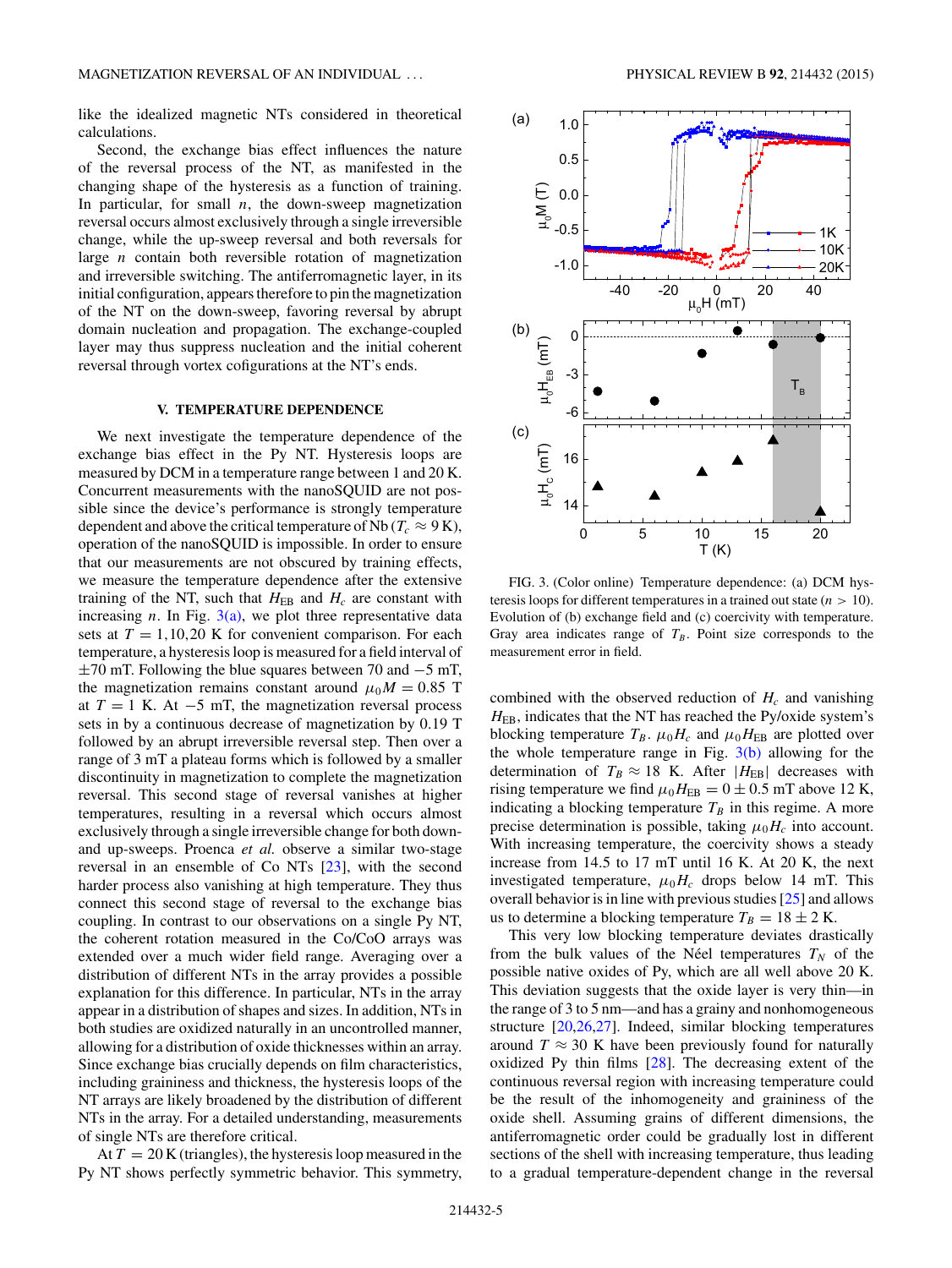behavior. Note that the temperature dependence of the reversal process provides further evidence that the exchange bias has a direct influence on the nature of the magnetization reversal in the Py NT.

#### **VI. X-RAY ABSORPTION SPECTROSCOPY**

Given the measured exchange coupling, we investigate the nature of the native oxide present on the Py NTs using spatially resolved x-ray absorption spectroscopy (XAS) by means of x-ray photoemission electron microscopy (PEEM). The experiments are performed using the PEEM instrument at the Surface/Interface Microscopy beamline of the Swiss Light Source at Paul Scherrer Institute [\[29\]](#page-6-0). NTs from the same growth wafer as the one used in the magnetometry experiment are investigated. For the PEEM study, the NTs are transferred to a Si substrate with the aid of the aforementioned micromanipulators and transferred into the microscope. X-ray PEEM provides a spatial map of the local x-ray absorption cross section. By recording such maps as a function of the photon energy it is possible to record local x-ray absorption spectra. Details are described, e.g., in Refs. [\[30,31\]](#page-6-0). The spatial resolution of the instrument is between 50 and 100 nm and thus enables us to perform XAS at various positions along the NT. We focus on XAS in the vicinity of the  $L_3$  edges of Fe and Ni to study possible oxidation of the Py at different positions along the NT. Two measurement positions along a NT are chosen (at Pos 1: the NT's broken end and another at Pos 2: close to the tip). One additional section on the substrate is chosen to allow for background subtraction. The spectra are recorded using circularly polarized *X* rays.  $\sigma^+$  polarized light is used first, then after correcting for mechanical drift, the polarization is changed to  $\sigma$ <sup>-</sup> [\[32\]](#page-6-0). This procedure is repeated successively for each position on the NT. Isotropic spectra are obtained by averaging data according to  $({\sigma}^+ + {\sigma}^-)/2$ .

Two representative spectra measured at the *L*<sup>3</sup> edge of Fe at Pos 1 and 2 are plotted in Fig.  $4(a)$ . The data resemble typical spectra of oxidized Fe and thus suggest the presence of a Py oxide layer on the Py NT. They reveal Fe in different oxidation states in the Py oxide shell in addition to metallic Fe in the Py core, similar to what is observed in oxidized Fe surfaces, cf. Ref. [\[31\]](#page-6-0). For comparison, reference data of pure Fe, FeO, Fe<sub>2</sub>O<sub>3</sub>, and Fe<sub>3</sub>O<sub>4</sub> taken from Regan *et al.* [\[33\]](#page-6-0) are also plotted in Fig.  $4(a)$ . The oxidation state of the present NT as seen at the Fe  $L_3$  edge is compatible with previous reports on comparable Py systems, which identify FeO or  $\alpha$ -Fe<sub>2</sub>O<sub>3</sub> in the native oxide of Py [\[34,35\]](#page-6-0). However, comparing the spectra measured at Pos 1 and 2 further shows that the oxide layer is not homogeneous in composition as indicated by the different ratio of the peaks at 707*.*8 and 709*.*2 eV and by the varying signal amplitude, which we assign to the differences in mechanical treatment when picking up the NT. In order to resolve the presence of NiO, we also measure spectra at the Ni  $L_3$  edge between 850 and 858 eV. In Fig.  $4(b)$ , two representative curves are plotted for Pos 1 and 2 along with reference data for Ni and NiO from Regan *et al.* [\[33\]](#page-6-0). The Py NT's data are compatible with a superposition of spectra of NiO and metallic Ni, which suggests the presence of a layer of NiO, in agreement with previous studies [\[34,35\]](#page-6-0).



FIG. 4. (Color online) (a) Measured XAS of Fe *L*<sup>3</sup> edge and reference data for Fe and some of its oxides taken from Ref. [\[33\]](#page-6-0). (b) Measured XAS of Ni *L*<sup>3</sup> edge and reference data for Ni and its oxide NiO taken from Ref. [\[33\]](#page-6-0).

These results point to a layered composition of oxidized Py in the following sequence:  $Py/(\alpha$ -Fe<sub>2</sub>O<sub>3</sub> or FeO)/NiO [\[35\]](#page-6-0). All three oxides are antiferromagnetically ordered below a certain ordering temperature (FeO: 198 K, α-Fe<sub>2</sub>O<sub>3</sub>: 95 K, NiO: 525 K) in the bulk [\[36\]](#page-6-0). The overall thickness of the oxide layer is estimated to be in the range of 2–5 nm. This estimate is based on previous studies in literature [\[34,35\]](#page-6-0) and consistent with the fact that we detect a XAS signature from the metallic Py in our sample with the typical probing depth of X-PEEM being about 5 nm. In such thin layers, magnetic order temperatures are usually strongly reduced when compared to the bulk and thus might explain why exchange bias in the present Py NTs is only observed at temperatures below 20 K.

#### **VII. CONCLUSION**

In the absence of an exchange bias coupling with an unintentional antiferromagnetic oxide shell, we find strong evidence that the Py NT reverses its magnetization through the nucleation of a vortex configuration at its end followed by an irreversible switching process, as predicted by theory. However, below  $T_B \approx 18$  K and before field training, we observe that the few-nanometer-thick native oxide on the NT alters the process of magnetization reversal. In particular, the nonequilibrium antiferromagnetic configuration of the oxide appears to pin the magnetization of the NT and suppresses the nucleation of the magnetic vortices at the NT ends for one of the sweep directions. Therefore, in order to control magnetization reversal in Py NTs, one must control either the nature of the oxide capping layer or work well above the